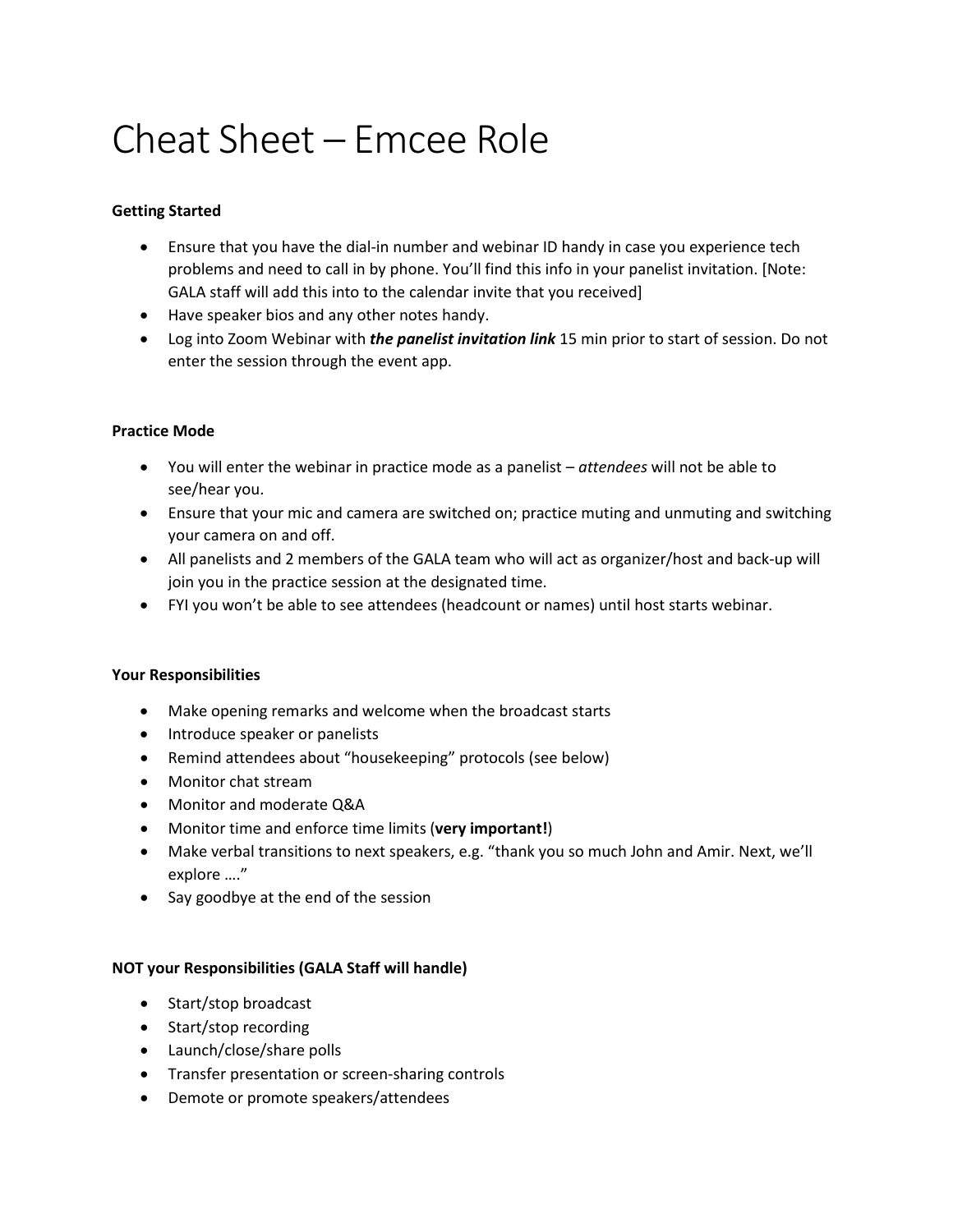- Kick out any trouble-makers
- Troubleshoot technical issues

## **During the Session**

- Make introductions, including your own GALA staff will not speak unless necessary
- Watch the time; be assertive as needed
- Monitor the chat and the Q&A
- Transition to next speakers, and repeat
- At the close of the session, tell attendees what's next (A break? Networking session? The end?)
- Say thank you and goodbye

### **Problems and Solutions**

*If a speaker is missing at the designated log-in time (i.e. before the session begins) …*

- 1. GALA staff will attempt to get the speaker on the line
- 2. If they are a no-show at go-time, GALA staff will make a decision:
	- a. Proceed without them (only works for panels)
	- b. Change the order of events if another speaker from your session-block is ready to go, move them up
	- c. If it's a solo presentation with no other presenters, wait 5 minutes, then end the session with apologies to the attendees

*If a speaker cannot share their screen …*

1. GALA staff will share the presentation; speaker needs to direct them when to advance slides

#### *If a speaker cannot be heard, GALA staff will …*

- 1. Work with them to ensure they are not muted, that their headset is plugged in, that audio settings are set to the right device
- 2. Direct the speaker verbally to dial in by phone using the number provided in their panelist invitation
- 3. Direct attendees' attention to the chat and ask an easy question, e.g.
	- a. Where are you attending from? What's the weather like?
	- b. What's your pandemic silver lining?
	- c. What's in your cup?

#### **Technical Help Resources**

- WhatsApp Group: message to the group
- Skype: connect with GALA Global